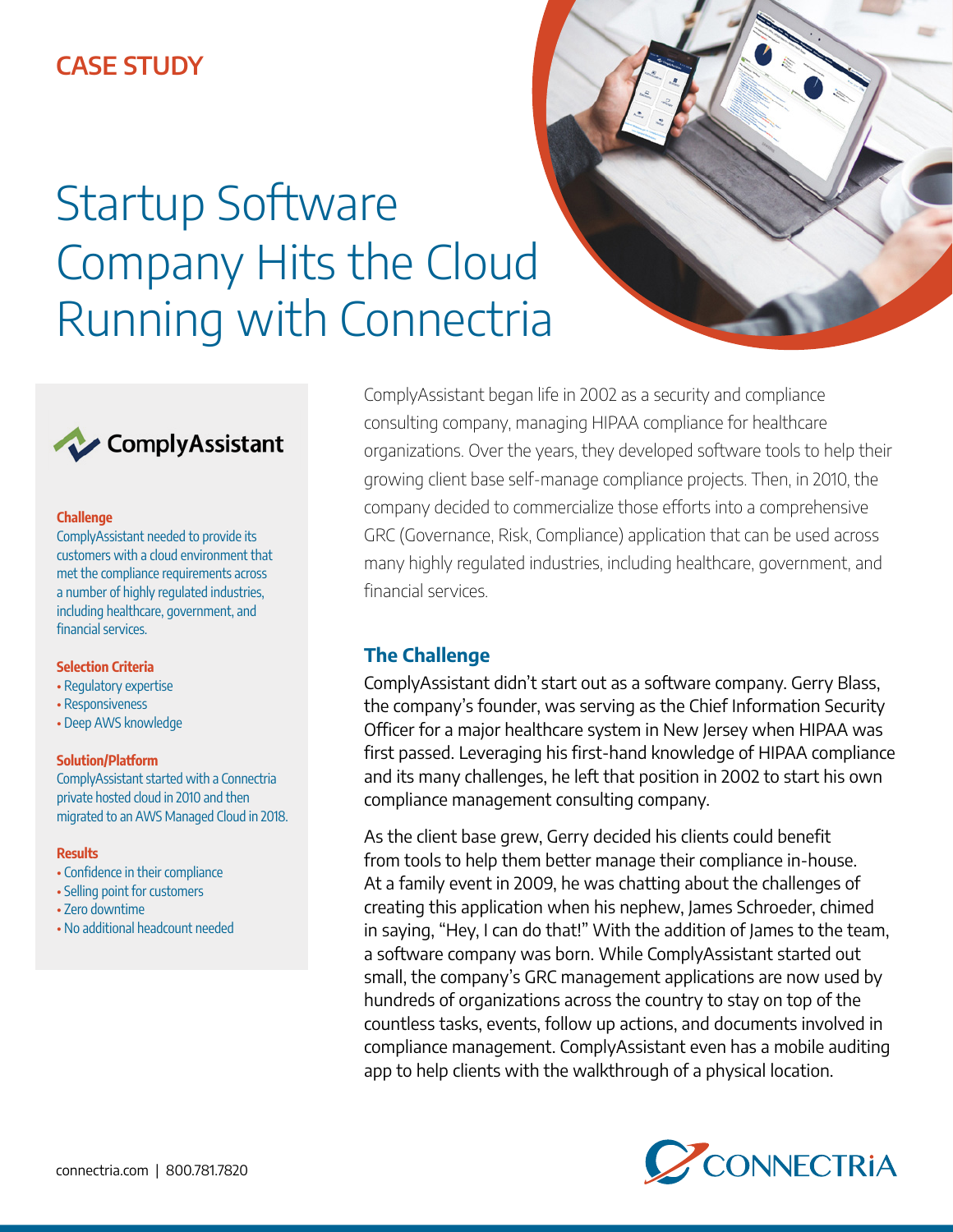# **CASE STUDY**

Having launched their solution in 2010, ComplyAssistant didn't just take a cloud-first approach to their application. They took a cloud-only stance by delivering their solution only in a SaaS model. However, being a relatively small company with teammembers wearing multiple hats, they decided managing a compliant environment in-house was more than they could handle.

"We didn't have experience building the infrastructure necessary for a regulated environment," explained James. "It wouldn't be an efficient use of our budget to hire someone in-house, and Connectria's 'No Jerks Allowed' motto really resonated with us."

## **The Solution**

In 2010, the public cloud wasn't as natural a choice for a highly regulated environment as it is today, so ComplyAssistant chose to house their SaaS solutions in a private cloud located in Connectria's data center. Because James and his team were already stretched thin, he elected to delegate much of the day-to-day management of the cloud environment to Connectria as well.

"Our application isn't necessarily intended to house PHI data, but in the course of managing a HIPAA project, sensitive data will sometimes get entered into the system," said James. "We couldn't afford to risk non-compliance, so we needed a provider with the experience and the bandwidth to stay on top of it for us. We found that in Connectria."

ComplyAssistant is considered a Business Associate under the HIPAA regulations, and they provide a signed BA agreement to every client they work with. Even so, the Connectria relationship is part of the selling process as well. As James shared, "We get grilled by clients about HIPAA compliance. There's real value in just being able to tell a client your workloads will be in a cloud managed by Connectria."

Then, in 2018, ComplyAssistant decided to take another look at AWS. "AWS is everywhere now, and it's a skillset a lot of people have," said James. "We liked the scalability of AWS, and because we could easily add talent in house, we feel like we're in a better position to take more control of our cloud environment if we wanted to."

Connectria helped James create a migration plan to AWS that made sense for the organization. "Connectria gave me a migration project manager. I knew the solutions architect and engineers. We had weekly meetings, and



ComplyAssistant

 $\circ$ 

e

**C** 

 $\bullet$ 

**James Schroeder** Lead Software Engineer and co-founder, ComplyAssistant